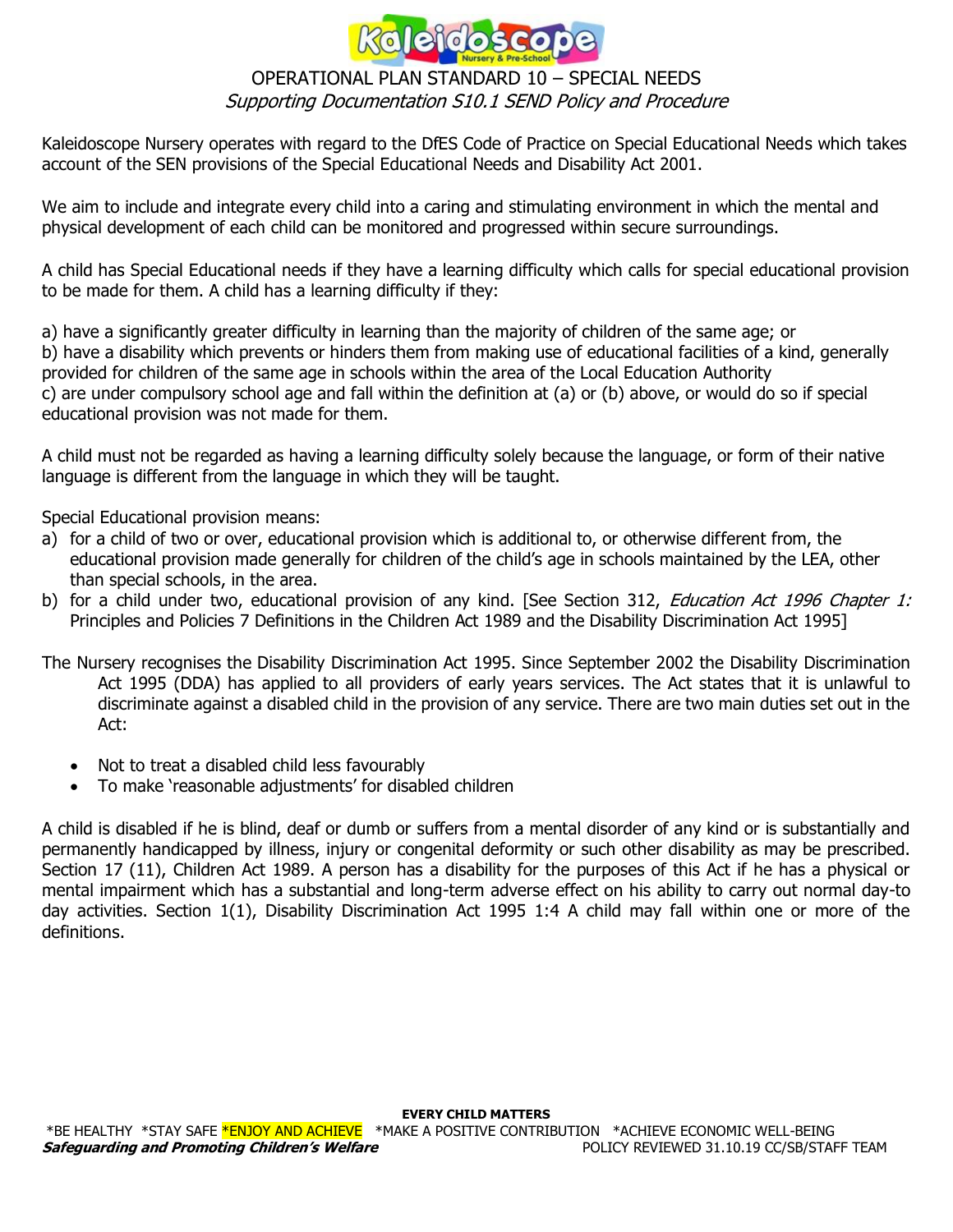

# **Liaise with other Professional Bodies and Outside Agencies:**

We aim to enable every child to have equal access to the curriculum in an environment where every child is equally valued and respected. We will liaise with other external professionals, where relevant. Professionals will include the Dorset Early Years team, SALT, Portage, Health Visitors, Hearing of the Deaf, EY Support Services etc.

If any parents have any queries or concerns about the Nursery's policy or practice then they should arrange a meeting with the managers. If, after this meeting there are still unresolved issues, then we will contact the Disability Rights Commission, which provides a range of information and guidance on the Disability Discrimination Act: 0845 604 8810.

### **Liaise with other Professional Bodies and Outside Agencies Outside of County:**

Kaleidoscope Nursery wishes to ensure the best care and education for all children, regardless of whether they live in Dorset or other surrounding counties. However, we also understand that we will receive no support, no portage visits and have little chance of funding for any children living across the border. We will therefore do everything possible to support these children, but will be clear with parents/carers of the limitations surrounding us as a Dorset setting should their child require additional support.

## **Responsibility for implementing the Special Needs and Disability Policy**

The Supervisors – Chantelle Matts, Amy Osment SENCo's – Amanda Dyer, Fay Dale, Tilly Potter

- Have regard to the 0-25 SEND Code of Practice and have arrangements in place to support children and their families with SEND.
- Fulfil all responsibilities under the Dorset County Council 'Local Offer'
- Be responsible for the day-to-day operation of the policy as well as co-ordinating provision for the children
- Be responsible for liaison with parents, staff and other agencies
- Regularly check staff's observations, record-keeping and IPs
- Have an overview of each child
- Expect outside agencies to respect Nursery policies when they visit
- Be aware of Nursery policies.
- Be introduced to all children in the group.

### **Aims**

- To offer a broad and balanced curriculum with as much access to the EYFS as possible
- To ensure that all children with SEND engage in all activities and are fully included
- To develop a support system and strategies that will enable the SENCO to work alongside the Nursery team so as to work effectively with children and their parents
- To have a positive approach, building on children's strengths and taking into account their wishes in the light of their age and understanding
- To work in partnership with parents
- To work in partnership with outside agencies
- To monitor and review individual needs of children, enabling early identification and to facilitate early intervention

**EVERY CHILD MATTERS**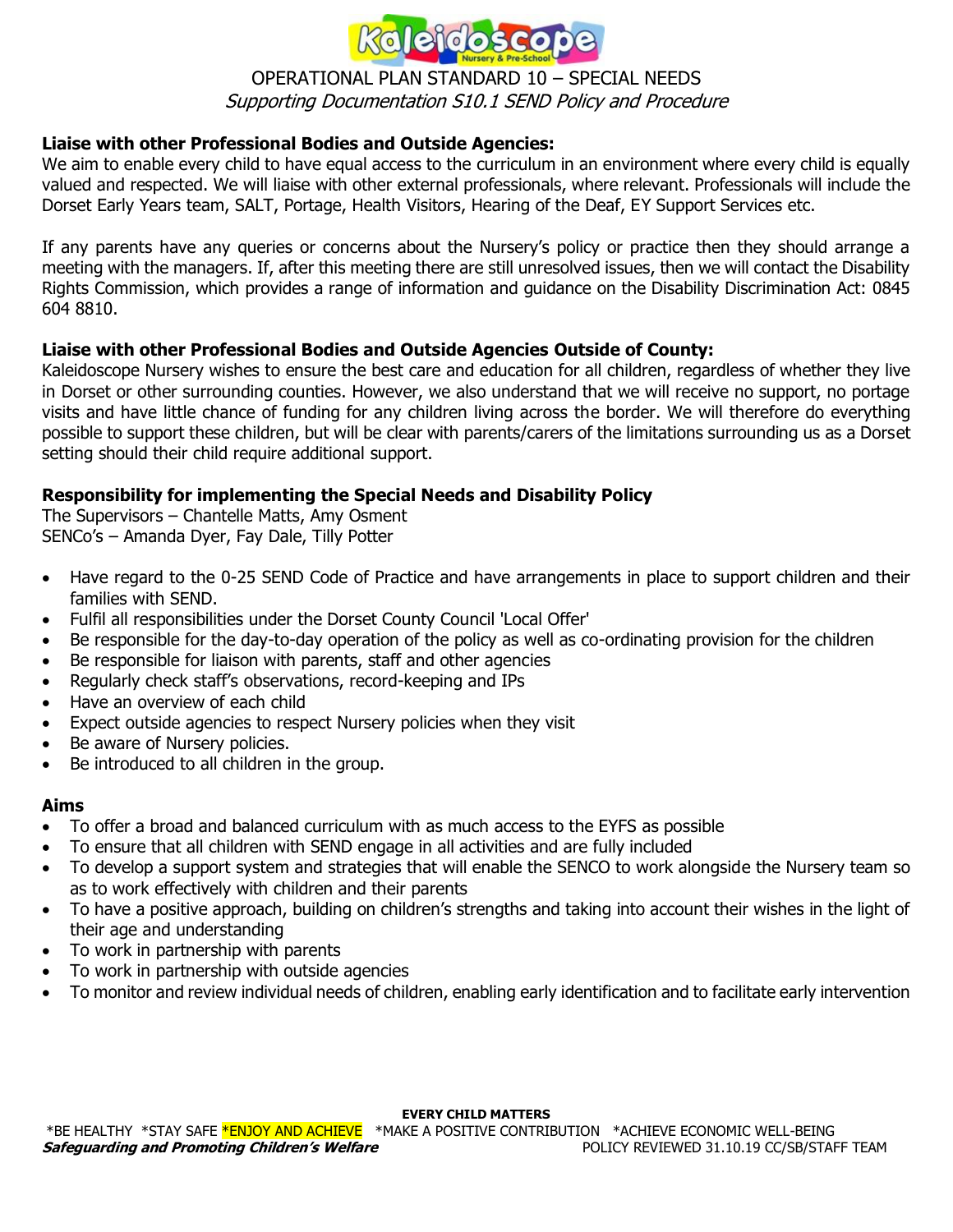

# **Assessment**

Observation and development forms are used for all Nursery children. If a child is not following the appropriate stage of learning relevant to their age, it is important to review the child's progress as a whole, before considering that a child has SEND as all children develop at different rates. In order to fully assess a child's individual needs, their EYFS tracker, 2 year progress check (where applicable), IP's and Welcomm will be considered; further parental involvement is also crucial when establishing that a child has SEND.

## **Record Keeping**

Individual Plans (IPs) are drawn up by a collaboration between the nursery SENCO, the child's Key-Person and their parents; setting short-term goals with SMART targets. IP's are constantly updated as they are working documents and they are then formally reviewed every three months.

## **The Curriculum**

Children with SEND should have full access to the Foundation Stage curriculum. All SEND children will have a one-page profile which is reviewed termly.

## **Identification and Assessment**

- This will be the responsibility of all staff
- The Key-Person for the child will make observations
- The SENCo team will help staff in their observations and consult other agencies
- The SENCo team will support staff to speak to the parents about their child's situation
- Observations will be made throughout the day
- We treat all children as individuals and involve them all in small group work appropriate to their needs and development
- It is the parents' responsibility to tell staff of any issues that may affect their child

# **Identifying Needs**

- Nursery staff will raise concerns they may have with the SENCO team
- Discussions may take place in staff meetings
- Parents may approach staff with their concerns
- The children themselves, may identify that they have a need through difficulties they may have
- If a child transfers from another setting the SENCO will check records for information concerning a child's special educational needs

### **Planning and Resourcing**

- If extra funding is necessary the Supervisor will approach outside agencies
- Identification can be made at any time
- Six weekly reviews will be completed of the child and the IPs
- The SENCO's time will be variable depending on the needs of the child
- Key-persons will have time when necessary to discuss concerns
- Parents will be involved as much as possible and time will be given for discussions between parents, Key-persons and the SENCO where necessary
- IPs are to be signed by the parents, the Key-person and the SENCO
- Funding should be available for training

#### **EVERY CHILD MATTERS**

\*BE HEALTHY \*STAY SAFE \*ENJOY AND ACHIEVE \*MAKE A POSITIVE CONTRIBUTION \*ACHIEVE ECONOMIC WELL-BEING **Safeguarding and Promoting Children's Welfare POLICY REVIEWED 31.10.19 CC/SB/STAFF TEAM**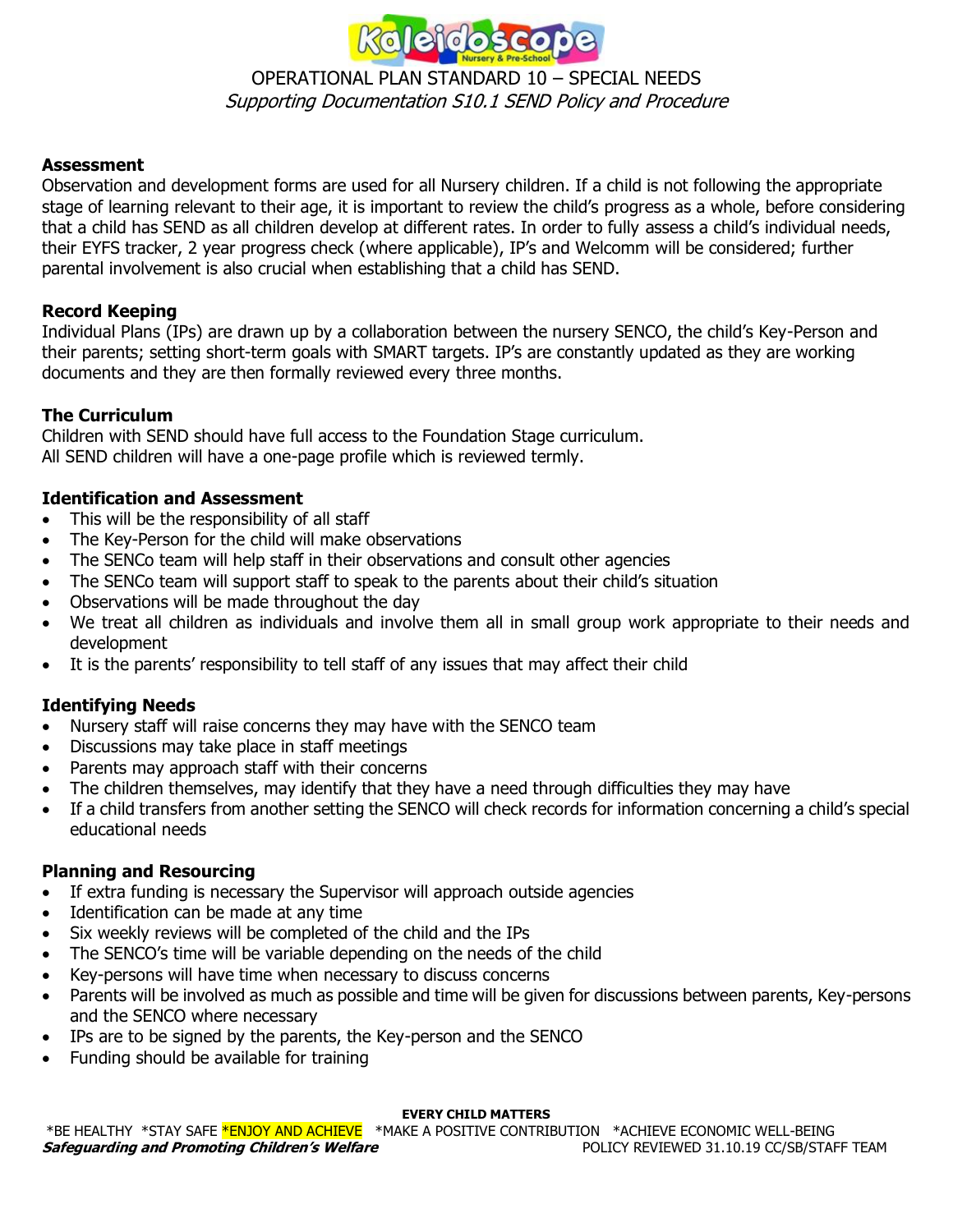

# **Confidentiality**

All information and IP's on each individual child will be kept strictly confidential within the Nursery.

# **On-going Monitoring**

- SEN Register review termly.
- Vulnerable children review termly.
- IP review every three months.
- Monitoring of children review termly.
- Regular discussions at staff meetings.
- SEND information logged on the SEN Trello to ensure a chronology of events.

## **Staff Development Courses**

Members of the SENCo team at the setting will attend 'The Role of the SENCO' training as well as any other training deemed necessary or appropriate.

## **Graduated Response**

We follow the Graduated Response when assessing and monitoring children's needs as follows in the steps below:

- 1) We offer a differentiated curriculum that all children can access, including IP's where necessary
- 2) We offer targeted support for each child, calling on the knowledge and expertise of other professionals such as the Early Years Team, the Children's Centre and the Health Visitor
- 3) We offer targeted support for each child, calling on the wider knowledge and expertise of outside agencies such as the Health Services and Portage
- 4) We complete an Education and Healthcare Plan Needs Assessment
- 5) We complete an Education and Healthcare Plan in good time

### **SEN Files**

All correspondence relating to SEND children will be copied to the child's keyworker, to the child's personal file and onto the SEN Trello, which also includes comments from parents and/or correspondence from external professionals.